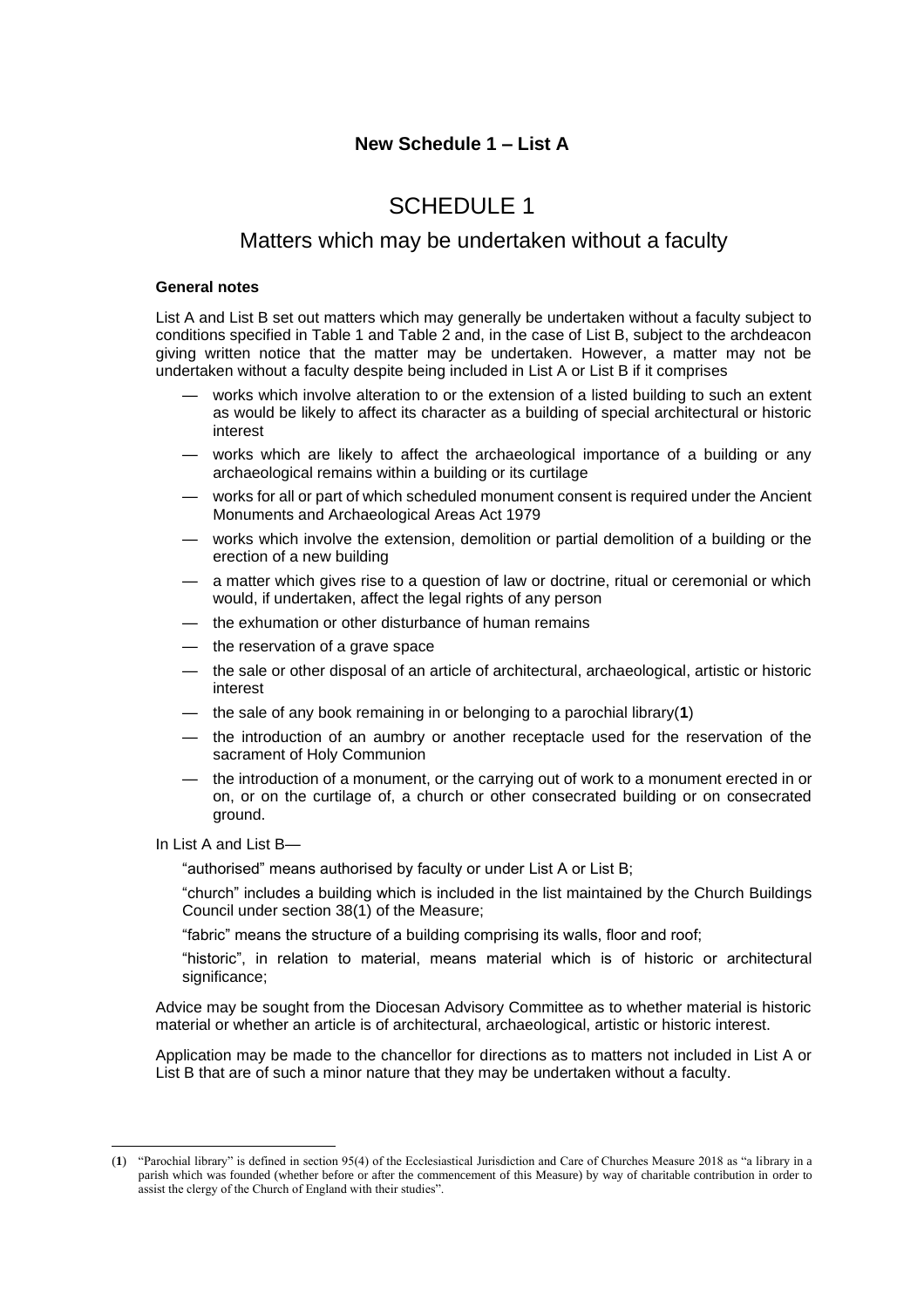# **Table 1**

### **List A – Matters which may be undertaken without a faculty and without the need for consultation**

This table prescribes matters which may be undertaken without a faculty subject to any specified conditions

See the general notes as to matters which may not be undertaken without a faculty despite being included in List A

| <b>Matter</b>                                                                                                                                                                   |                                                                                                                                                                                                                                                                                                                                                                          | Specified conditions                                                                                                                                                                                                                                                                                                                                                                                                                                                                                                                                                                                                        |
|---------------------------------------------------------------------------------------------------------------------------------------------------------------------------------|--------------------------------------------------------------------------------------------------------------------------------------------------------------------------------------------------------------------------------------------------------------------------------------------------------------------------------------------------------------------------|-----------------------------------------------------------------------------------------------------------------------------------------------------------------------------------------------------------------------------------------------------------------------------------------------------------------------------------------------------------------------------------------------------------------------------------------------------------------------------------------------------------------------------------------------------------------------------------------------------------------------------|
|                                                                                                                                                                                 | A1. Church building etc.                                                                                                                                                                                                                                                                                                                                                 |                                                                                                                                                                                                                                                                                                                                                                                                                                                                                                                                                                                                                             |
| (1)(a) Works of maintenance, not involving<br>repair or substantial replacement of<br>material, carried out as part of the regular<br>course of care and upkeep of the building |                                                                                                                                                                                                                                                                                                                                                                          | The parochial church council's insurers<br>are notified if external scaffolding is to be<br>erected                                                                                                                                                                                                                                                                                                                                                                                                                                                                                                                         |
| (b) works of repair not materially affecting<br>the fabric or any historic material                                                                                             |                                                                                                                                                                                                                                                                                                                                                                          |                                                                                                                                                                                                                                                                                                                                                                                                                                                                                                                                                                                                                             |
| (2) Repairs and replacement of fittings in<br>existing kitchens, lavatories, office<br>accommodation and other ancillary rooms                                                  |                                                                                                                                                                                                                                                                                                                                                                          |                                                                                                                                                                                                                                                                                                                                                                                                                                                                                                                                                                                                                             |
| (3) Like for like repairs to window glass                                                                                                                                       |                                                                                                                                                                                                                                                                                                                                                                          | The works do not include repairs to<br>stained glass or to clear glass<br>manufactured before 1960                                                                                                                                                                                                                                                                                                                                                                                                                                                                                                                          |
| (4) The repair or like for like replacement<br>of wire mesh window guards                                                                                                       |                                                                                                                                                                                                                                                                                                                                                                          | Only non-corroding fixings are used and,<br>where practicable, are fixed in mortar<br>joints                                                                                                                                                                                                                                                                                                                                                                                                                                                                                                                                |
| (5) The treatment of timber against beetle<br>or fungal activity where the church is not a<br>listed building                                                                   |                                                                                                                                                                                                                                                                                                                                                                          | The works do not involve the replacement<br>of timber                                                                                                                                                                                                                                                                                                                                                                                                                                                                                                                                                                       |
| (a)<br>(b)<br>(c)                                                                                                                                                               | (6) Works of maintenance, repair and<br>adaptation (not amounting to substantial<br>addition or replacement but including re-<br>$wiring)$ to existing-<br>heating systems (including the<br>replacement of control equipment)<br>gas, water or other services<br>electrical installations<br>(including<br>lighting installations)<br>and other<br>electrical equipment | The works do not involve making<br>additions to an electrical installation<br>Any work to a gas fitting is carried out by a<br>person who is registered on the Gas Safe<br>Register (or is a member of another class<br>of persons approved by the Health and<br>Safety Executive for the purposes of<br>Regulation 3(3) of the Gas Safety<br>(Installation and Use) Regulations 1998)<br>Any work to an oil-fired heating system or<br>to an electrical installation or electrical<br>equipment is carried out by a person<br>whose work is subject to an accredited<br>certification scheme (as defined in rule<br>3.1(6) |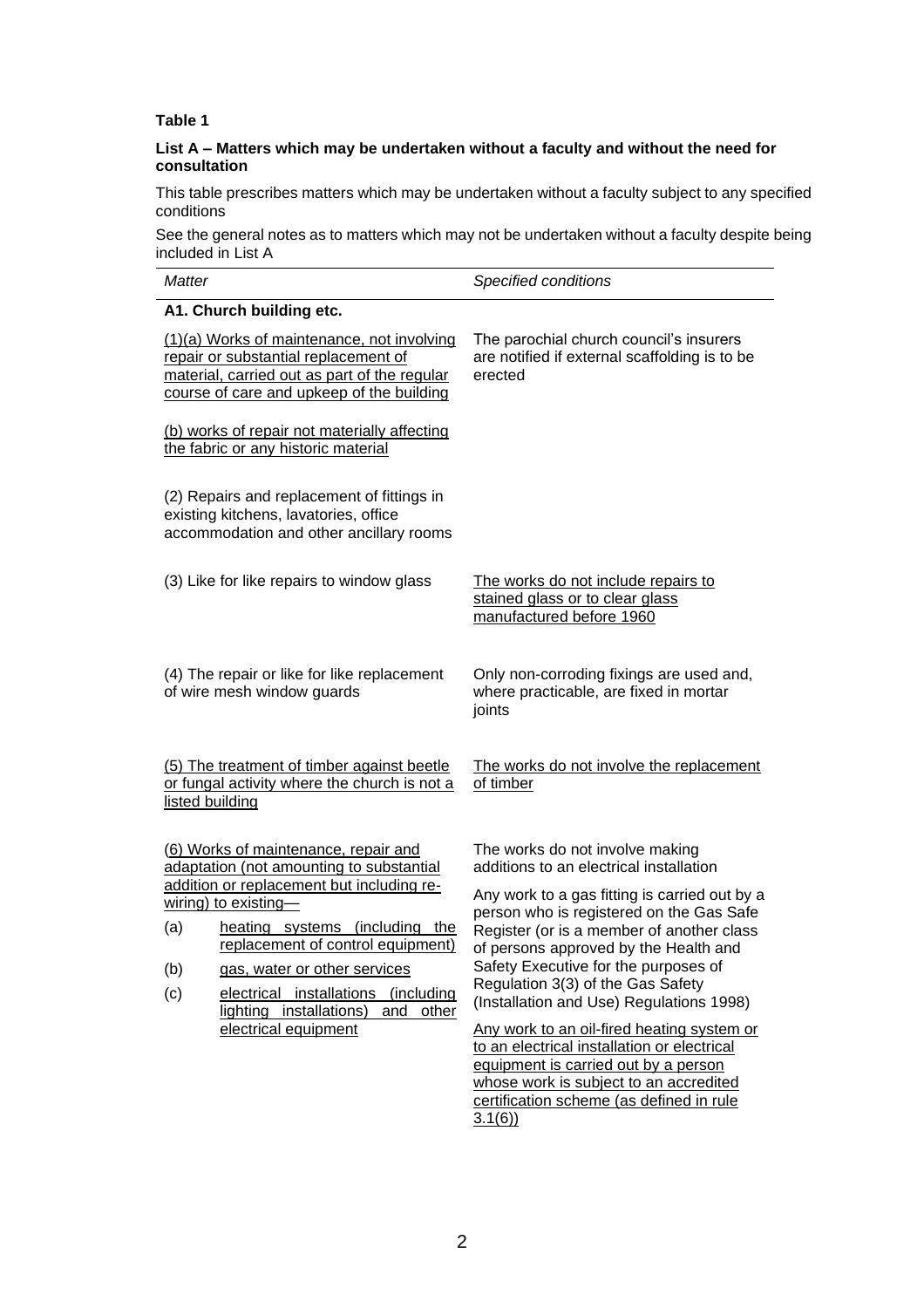In the case of adaptation, the parochial church council's insurers are notified of the proposals

(7) The replacement of a boiler in the same location and utilising an existing fuel supply and existing pipe runs (See matter B1(5) in List B for replacement using different fuel supply of pipe runs)

Any work to a gas fitting is carried out by a person who is registered on the Gas Safe Register (or is a member of another class of persons approved by the Health and Safety Executive for the purposes of Regulation 3(3) of the Gas Safety (Installation and Use) Regulations 1998)

Any work to an oil-fired heating system is carried out by a person whose work is subject to an accredited certification scheme (as defined in rule 3.1(6))

The works do not involve the creation of a new external flue

The parochial church council's insurers are notified of the proposals

(8) The like for like replacement of roof lead or other material covering the roof of a building which is not a listed building

(9) The installation of a roof alarm (including an alarm with an image capture facility)

The original introduction of the material being replaced was authorised

The parochial church council's insurers are notified of the proposals

The amount of associated cabling is kept to the minimum that is reasonably practicable

The parochial church council's insurers are notified of the proposals

Any work to an electrical installation is carried out by a person whose work is subject to an accredited certification scheme (as defined in rule 3.1(6))

(10) The application of forensic marking on roof lead or other material covering a roof or to rain water goods or flashings

(11) Work to an existing lightning conductor

The parochial church council's insurers are notified of the proposed work

The parochial church council is satisfied that the person who is to undertake the work has the necessary skill and experience

(12) The replacement or introduction of a weathervane on a church which is not a listed building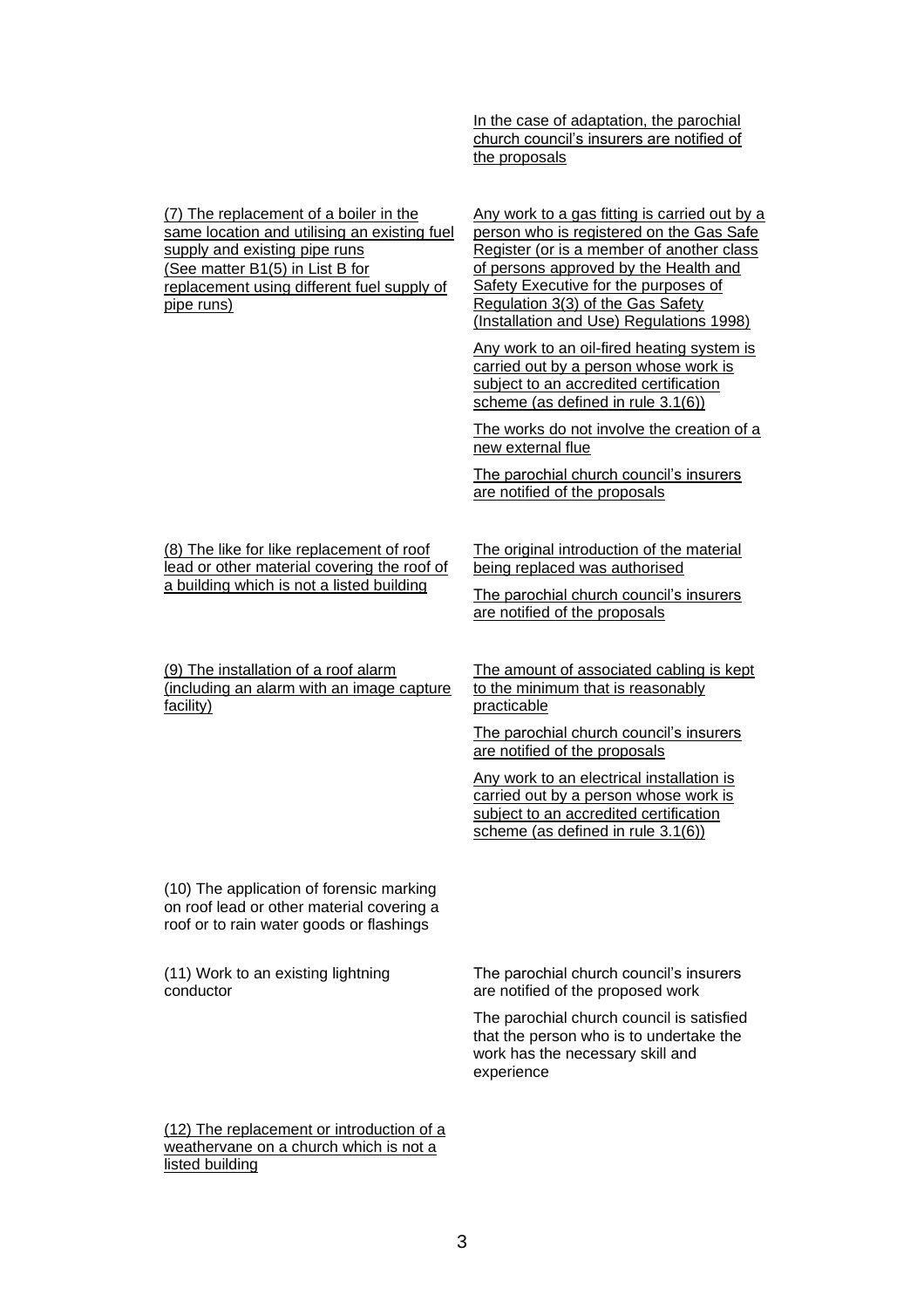| (13) The repair, maintenance, removal,<br>disposal or replacement of a flagpole                                                                                    | Only non-corroding fixings are used where<br>a flagpole is repaired or replaced                                                                                    |
|--------------------------------------------------------------------------------------------------------------------------------------------------------------------|--------------------------------------------------------------------------------------------------------------------------------------------------------------------|
| (14) The introduction, removal or disposal<br>of furniture, furnishings, office equipment<br>and minor fixtures (including safes) in<br>vestries and similar rooms | The existing use of the vestry or similar<br>room is not changed<br>No article of historic or artistic interest is                                                 |
| (15) The introduction, removal or disposal                                                                                                                         | removed or disposed of<br>Any instructions from the supplier or the                                                                                                |
| of fire extinguishers                                                                                                                                              | parochial church council's insurer in<br>relation to their type or location is<br>complied with                                                                    |
| (16) The making of additions to an<br>existing name board                                                                                                          | The board is not a war memorial or roll of<br>honour                                                                                                               |
|                                                                                                                                                                    | The addition is in the same style<br>(including colour and materials) as<br>existing names on the board                                                            |
| (17) The installation of bat boxes as part<br>of a bat management programme                                                                                        |                                                                                                                                                                    |
| (18) The introduction of anti-roosting<br>spikes                                                                                                                   | Only non-corroding fixings are used and,<br>where practicable, are fixed in mortar<br>joints                                                                       |
| (19) The installation of bird netting to<br>tower windows                                                                                                          |                                                                                                                                                                    |
| (20) The adaptation of an existing sound<br>reinforcement system                                                                                                   | Any work to an electrical installation is<br>carried out by a person whose work is<br>subject to an accredited certification<br>scheme (as defined in rule 3.1(6)) |
|                                                                                                                                                                    | In the case of a church which is a listed<br>building, no alteration is made to existing<br>fixings or cable runs (but see matter<br><b>B1(13)</b> in List B)      |
| (21) The introduction of a defibrillator in a<br>church which is not a listed building                                                                             |                                                                                                                                                                    |
| <b>A2. Musical instruments</b>                                                                                                                                     |                                                                                                                                                                    |
| (1) The introduction or disposal of musical<br>instruments (other than pipe organs and                                                                             | No article of historic or artistic interest is<br>disposed of                                                                                                      |

4

instruments (other than pipe organs and non-portable electronic organs) and

associated equipment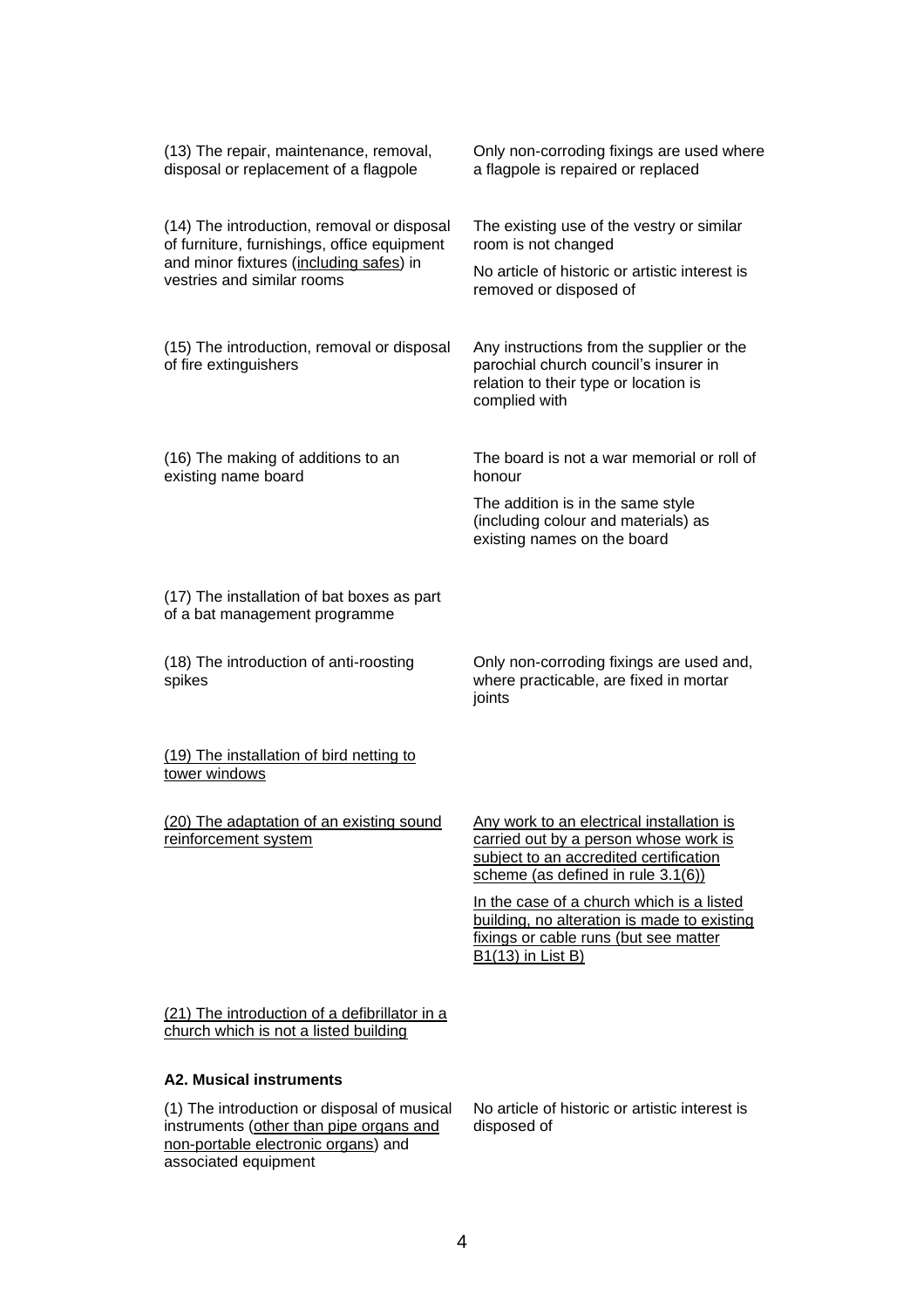(2) The routine tuning and maintenance of organs and pianos In the case of organs, any works do not involve tonal alterations, changes to the action or major dismantling of the instrument (3) The repair or replacement of electrical motors and humidification equipment for organs Any work to an electrical installation is carried out by a person whose work is subject to an accredited certification scheme (as defined in rule 3.1(6)) **A3. Bells etc.** (1) The inspection and routine maintenance of bells, bell fittings and bell frames No tonal alterations are made to any bell No bell is lifted from its bearings (2) The repair and maintenance of clappers, crown staples (including rebushing) and bell wheels Works do not include the re-soling or rerimming of a bell wheel No bell is lifted from its bearings (3) The repair or replacement of bell stays, pulleys, bell ropes (including in Ellacombe apparatus), rope bosses, sliders or slider gear No bell is lifted from its bearings (4) The repainting of metal bell frames and metal bell fittings No bell is lifted from its bearings **A4. Clocks** (1) The inspection and routine maintenance of clocks and clock dials Works do not include re-painting or regilding of clock dials or repainting clock movements

(a) ratchets, clicks and click springs on flies (b) locking levers (c) pulleys (d) broken hands (e) clock hammers and their springs

(2) Maintenance and like-for-like repairs, without removing the clock from the

(3) Replacement of: (a) weight lines (b) suspension springs (c) fixings of clock dials

church, of:

5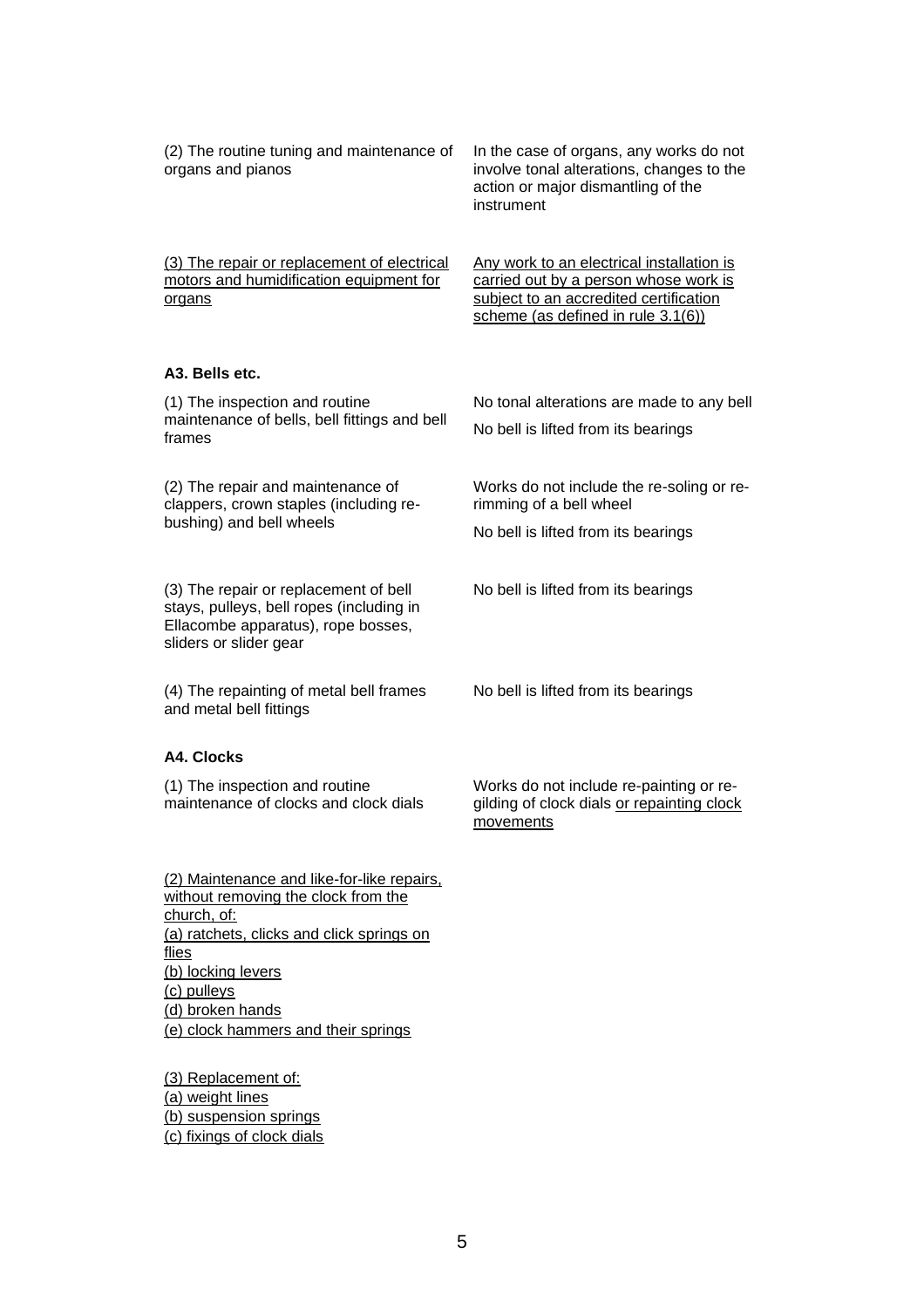(4) The reinstallation of disconnected hands and numerals

Works do not include re-painting or regilding of clock dials or repainting clock movements

(5) Repairs to bell cranks and clock bell hammers

| (6) The upgrading of electrical control | Any work to an electrical installation is |
|-----------------------------------------|-------------------------------------------|
| devices and programmers                 | carried out by a person whose work is     |
|                                         | subject to an accredited certification    |
|                                         | scheme (as defined in rule $3.1(6)$ )     |

#### **A5. Church contents**

(1) The repair of woodwork, metalwork and movables

Matching materials are used

The repair does not involve any works to—

- □ woodwork or metalwork of historic or artistic interest
- Royal coats of arms  $\Box$
- □ hatchments or other heraldic achievements
- $\Box$ paintings
- textiles of historic or artistic  $\Box$ interest
- church plate (including  $\Box$ candlesticks and crosses)

(2) The application to articles of forensic marking

No article of historic or artistic interest is marked without first obtaining specialist advice

(3) The introduction, removal or disposal of kneelers, hassocks, pew runners and cushions

The introduction, removal or disposal of the articles does not result in a change to the overall appearance of the church

No article of historic or artistic interest is removed or disposed of

(4) The introduction, removal or disposal of—

- (a) movable bookcases
- (b) books
- (c) free-standing noticeboards
- (d) movable display stands
- (e) cruets
- (f) vases and flower stands
- (g) hymn boards

No article of historic or artistic interest is removed or disposed of

No article being introduced is fixed to historic fabric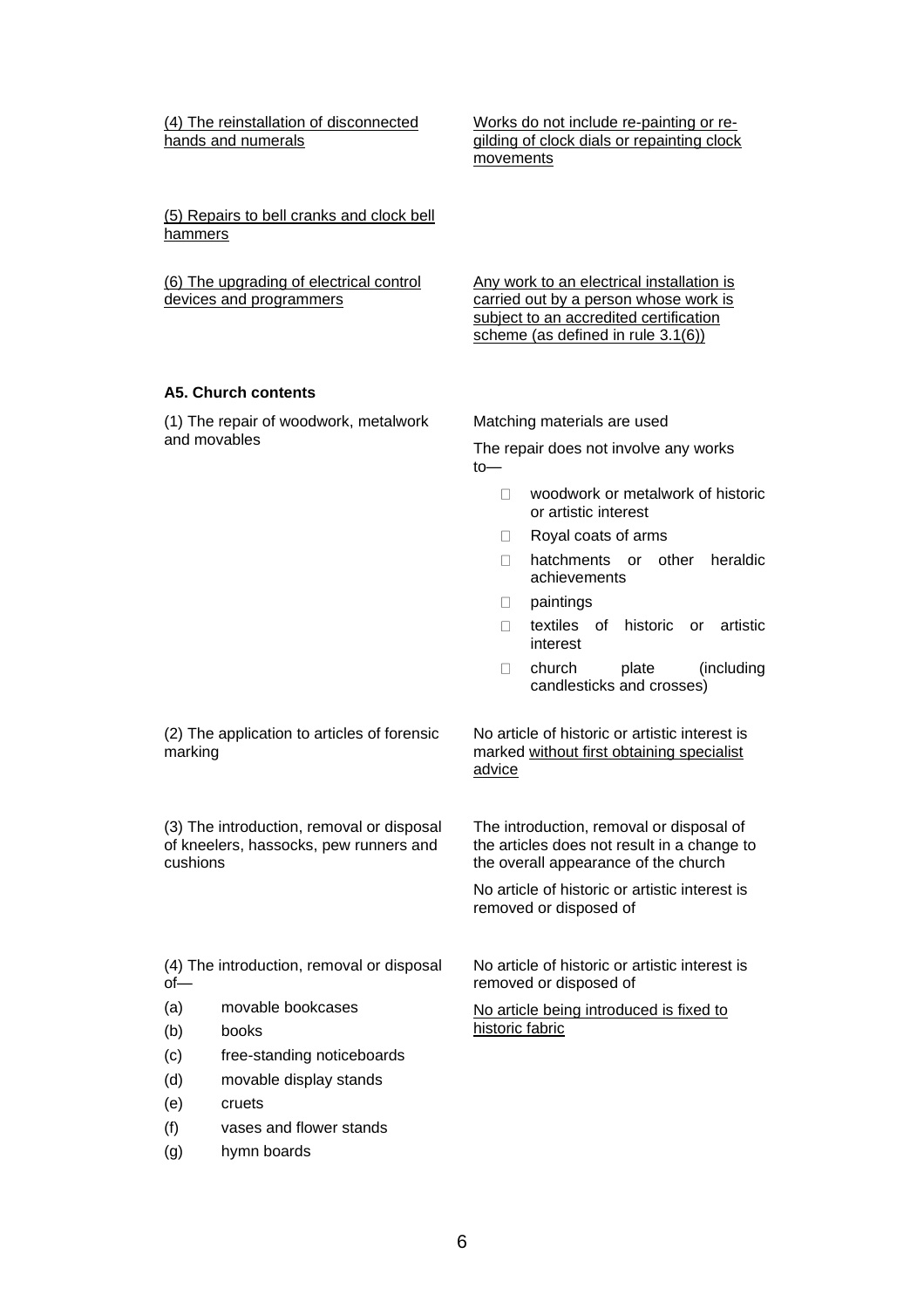(h) altar linen (but not altar frontals or falls)

(i) flags and banners used for temporary displays (but not the laying up of flags, or the removal or disposal of flags that have been laid up)

(j) the Union flag or St George's flag (with or without the diocesan arms in the first quarter) for flying from the church

(k) portable audio-visual equipment

(l) wi-fi routers

(m) equipment for card payment systems

(5) The removal or disposal of—

- (a) redundant sound reinforcement equipment
- (b) carpet
- (c) free-standing chairs (but not pews, benches or stalls)

(6) The like for like replacement of carpet Only breathable material is used

No article of historic or artistic interest is

removed or disposed of

No article of historic or artistic interest is removed or disposed of

(7) Treatment of fixtures and furniture against beetle or fungal activity

No material of historic or artistic interest is treated

(See matter B4(6) in List B for treatment of material of historic or artistic interest)

(8) The replacement of curtains (other than curtains and other hangings associated with an altar)

No article of historic or artistic interest is removed or disposed of

(9) The introduction of free-standing chairs in a church which is not a listed building

(10) The introduction, in a church which is a listed building, of additional freestanding chairs of a design which has previously been introduced in the church under the authority of a faculty

(11) The introduction of a fixed internal noticeboard (including in a porch) in a church which is not a listed building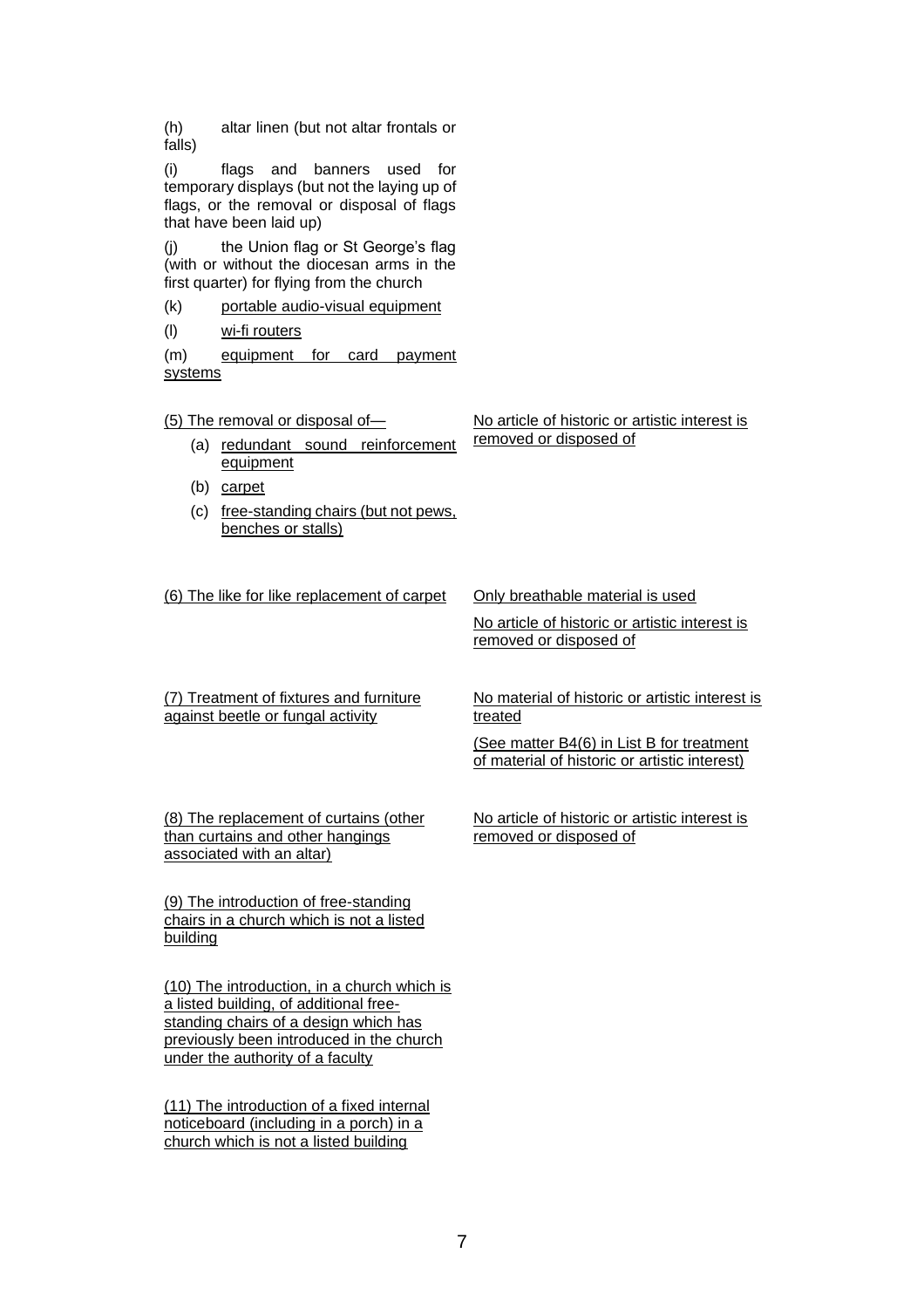#### **A6. Church halls and similar buildings subject to the faculty jurisdiction**

(1) Works of maintenance and repair to the building and the replacement of fittings in the building

(2) The introduction, removal or disposal of furniture and fittings

(3) Replacement of material covering the roof where neither the church nor the church hall or similar building is a listed building

(4) The introduction of a defibrillator in a building which is not a listed building

## **A7. Churchyard**

(1) The introduction and maintenance of equipment for maintenance of the church and churchyard

(2) The repair of paths and other hardsurfaced areas, including resurfacing in the same materials and colour

(3) The introduction of unwired lighting to mark the edge of a path

(4) The maintenance of fences, walls and gates (including lychgates and stiles), not involving repair or replacement, carried out as part of the regular course of care and upkeep of the fence, wall or gate

(5) Repairs to, and like for like replacement of, fences and gates other than lychgates, walls or historic railings (See matters B6(2) and (3) in List B for repairs to walls and lychgates)

(6) The repair, repainting or like for like replacement of a noticeboard

No article of historic or artistic interest is removed or disposed of

Any new disturbance below ground level is kept to a minimum

Any new disturbance below ground level is kept to a minimum

The wording on the board is not changed except for the purpose of updating existing information that is included on the board

In the case of replacement—

the Town and Country Planning (Control of Advertisement) Regulations 2007 are complied with,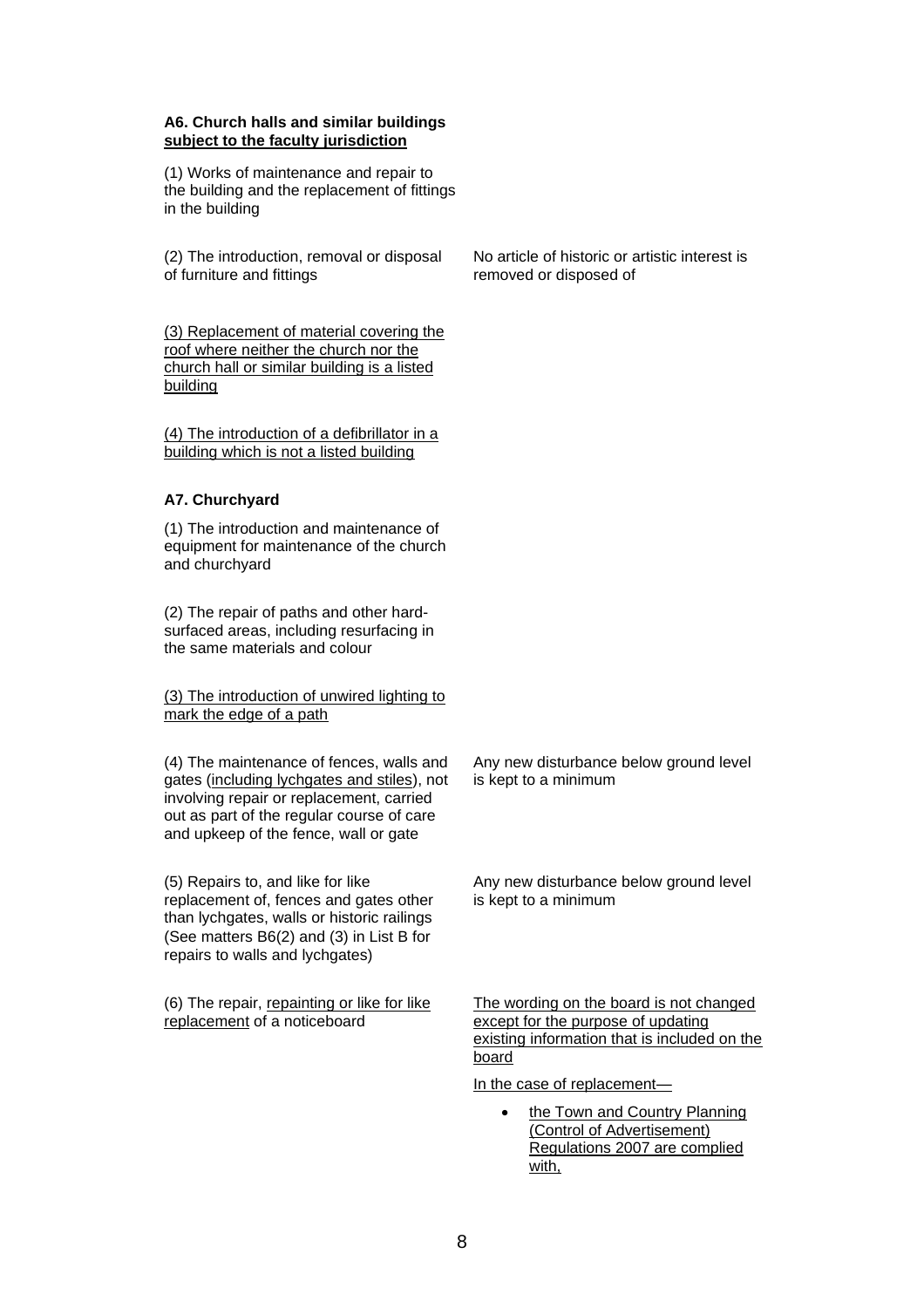- the replacement noticeboard is not illuminated, and
- any new disturbance below ground level is kept to a minimum

(7) The grant by the incumbent of a licence for grazing in the churchyard

(8) The disposal or replacement of gas and oil tanks (and associated pipe work) No works of excavation are involved

chancellor

The local planning authority is notified of the proposal

The licence is in a form approved by the

Any work to a gas fitting is carried out by a person who is registered on the Gas Safe Register (or is a member of another class of persons approved by the Health and Safety Executive for the purposes of Regulation 3(3) of the Gas Safety (Installation and Use) Regulations 1998)

Any work to an oil-fired heating system is carried out by a person whose work is subject to an accredited certification scheme (as defined in rule 3.1(6))

In the case of replacement, the replacement tank is of similar dimensions and in substantially the same location

(9) The introduction, replacement or disposal of a flagpole not attached to the church building

The local planning authority is notified of the proposal

Any new disturbance below ground level is kept to a minimum

(10) The introduction of a defibrillator where the church is not a listed building

#### **A8. Trees**

(1) The felling, lopping or topping of a tree the diameter of any stem of which does not exceed 75 millimetres (measured over the bark at a height of 1.5 metres above ground level)

The works do not relate to any tree in respect of which a tree preservation order is in force or which is in a conservation area

Regard is had to guidance issued by the Church Buildings Council as to the planting, felling, lopping and topping of trees in churchyards

(2) The lopping or topping of any tree—

- (a) that is dying or dead; or
- (b) has become dangerous

Regard is had to guidance issued by the Church Buildings Council as to the planting, felling, lopping and topping of trees in churchyards